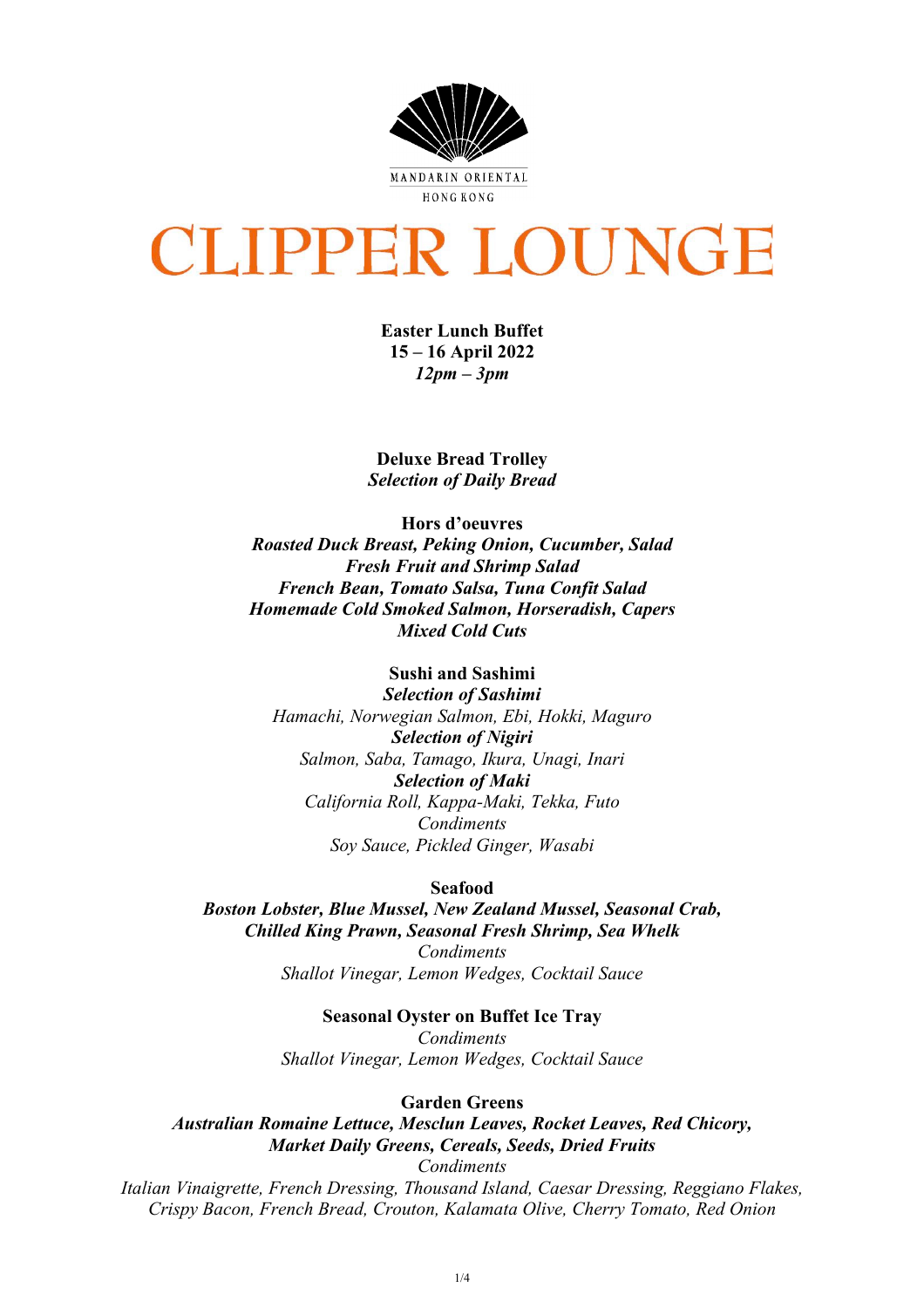

## **Deluxe Cheeses Selection** *Emmenthal, Edam, English Cheddar, Brie de Meaux, St. Albray, Goat Cheese, Camembert, Reblochon Condiments Dried Apricots, Walnuts, Grapes, Quince Jelly, Crackers*

## **Soup Tureen**

*Cream of Carrot Pork Shin Soup, Dried Octopus, Mung Beans, Lotus Roots*

### **Hainan Chicken Station** *Poached Hainan Chicken, Fragrant Rice Condiments*

*Ginger Sauce, Chilli Sauce, Dark Soy Sauce*

## **Poached Spring Vegetables Station**

*Asparagus, Baby Kale, Mini Cabbage, Carrot, Chinese Lettuce, Pak Choy Conpoy Egg White Sauce, Portuguese Sauce, Chicken Broth Condiments Crispy Garlic, Oyster Sauce, Chilli Sauce*

#### **Parma Ham Station** *Prosciutto di Parma*

*Honeydew Melon and Cantaloupe Melon Truffle Honey, Whole Grain Mustard, Pickles, Gherkin*

**Thai Mango & Papaya Salad** *Thai Green Mango & Papaya, Onion, Tomato, Thai Pomelo Condiments Thai Salad Dressing, Fish Sauce, Chilli Flakes, Crushed Peanuts, Sugar*

**Grilled Vegetable Station** *Chilli, Artichoke, Eggplant, Green & Yellow Zucchini, Bell Pepper Condiments Feta Cheese Dices, Kalamata Olives, Green Olives*

> **From The Carvery** *Roasted Prime Rib of Beef Yorkshire Pudding, Thyme Jus Roasted Whole Spring Chicken Mushroom Chicken Jus*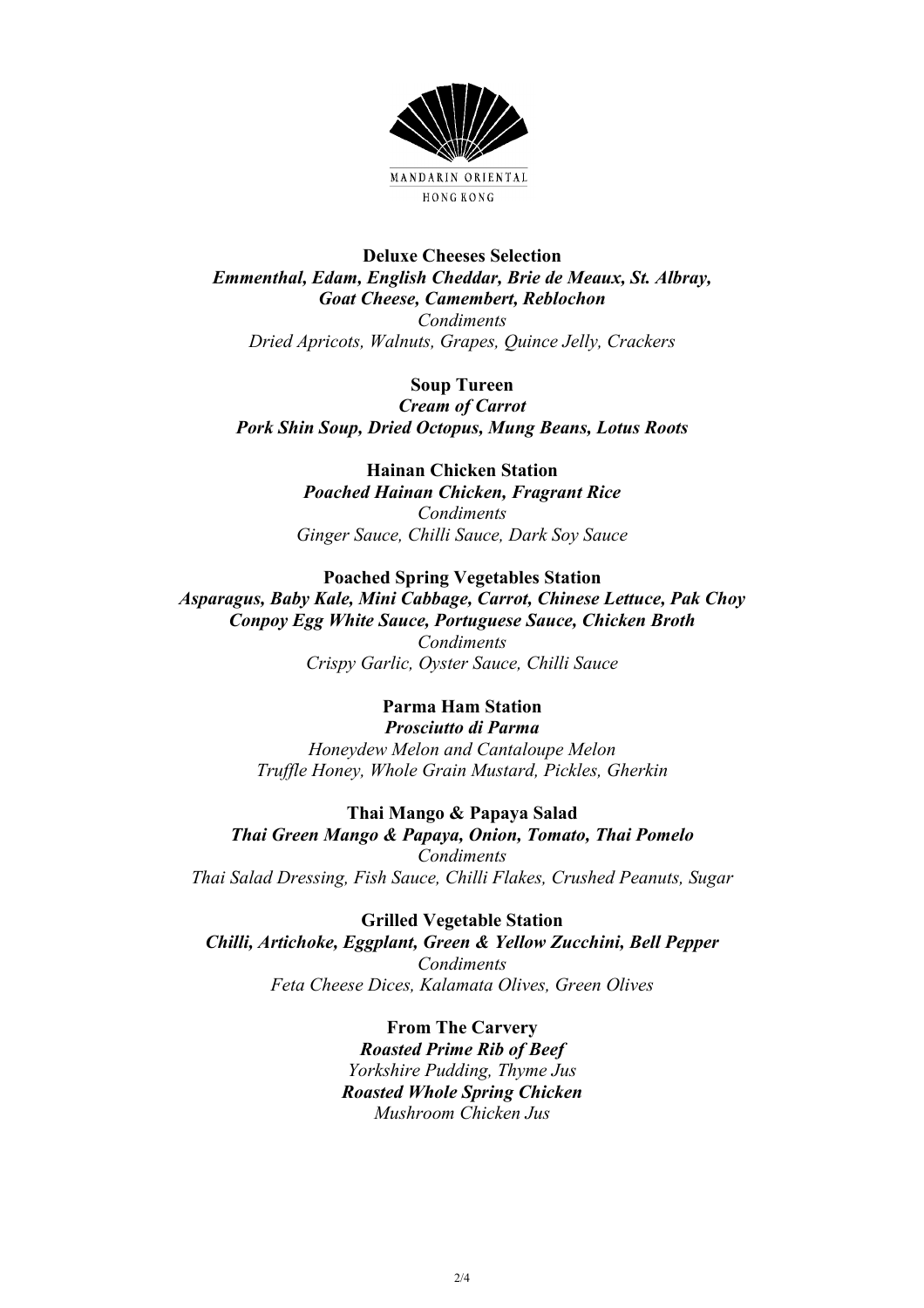

#### **Chafing Dishes**

*Braised Sliced Sea Conch, Chinese Lettuce, Green Brassica Stir-fried Sea Cucumber, Celery, Honey Peas, Chilli, Garlic, X.O. Sauce Steamed Whole Grouper, Spring Onion, Sesame Soy Sauce Poached Halibut, Mussel Curry Sauce Stir-fried Prawn, Sweet and Sour Sauce Roasted Lamb Shoulder, Grilled Vegetables, Lamb Jus Roasted Spicy Duck Breast, Orange, Fennel Grilled Beef Tenderloin, Black Pepper Sauce Slow-cooked Pork Rack, Honey Mustard Jus, Honey Glazed Apple Pasta Aioli with Parma Ham, Artichoke, Cherry Tomato & Herbs Fried Rice, Sweet Corn, Peas, Kidney Beans, Lettuce Roasted New Potatoes, Garlic & Herb Butter*

#### **Desserts**

*Mandarin Tiramisu Strawberry Bavarois Panna Cotta with Lemon Curd Raspberry Chocolate Mousse Green Tea and Red Bean Mousse Red Bean and Coconut Pudding Fresh Fruit and Berries Salad Coffee Crème de Pot Mango and Coconut Pudding Vanilla Crème Brûlée Blueberry and White Chocolate Trifle Warm Puddings Hot Cross Bun Pudding Baked Rhubarb Apple Crumble Warm Chocolate Pudding with Orange Compote Cakes 1963 Mandarin Cheesecake Raspberry and Vanilla Mousse Cake Green Tea and Honey Yuzu Mousse Cake Orange Carrot Cake Mixed Berries Cream Cake Peach Upside Down Cake Chocolate Opera Cake Baked Items Baked Lemon Tart Baked Mixed Berries Crumble Pie*

*Raspberry Fruit Cake Assorted Easter Cookies Baked Chocolate Brownies with Toasted Almond*